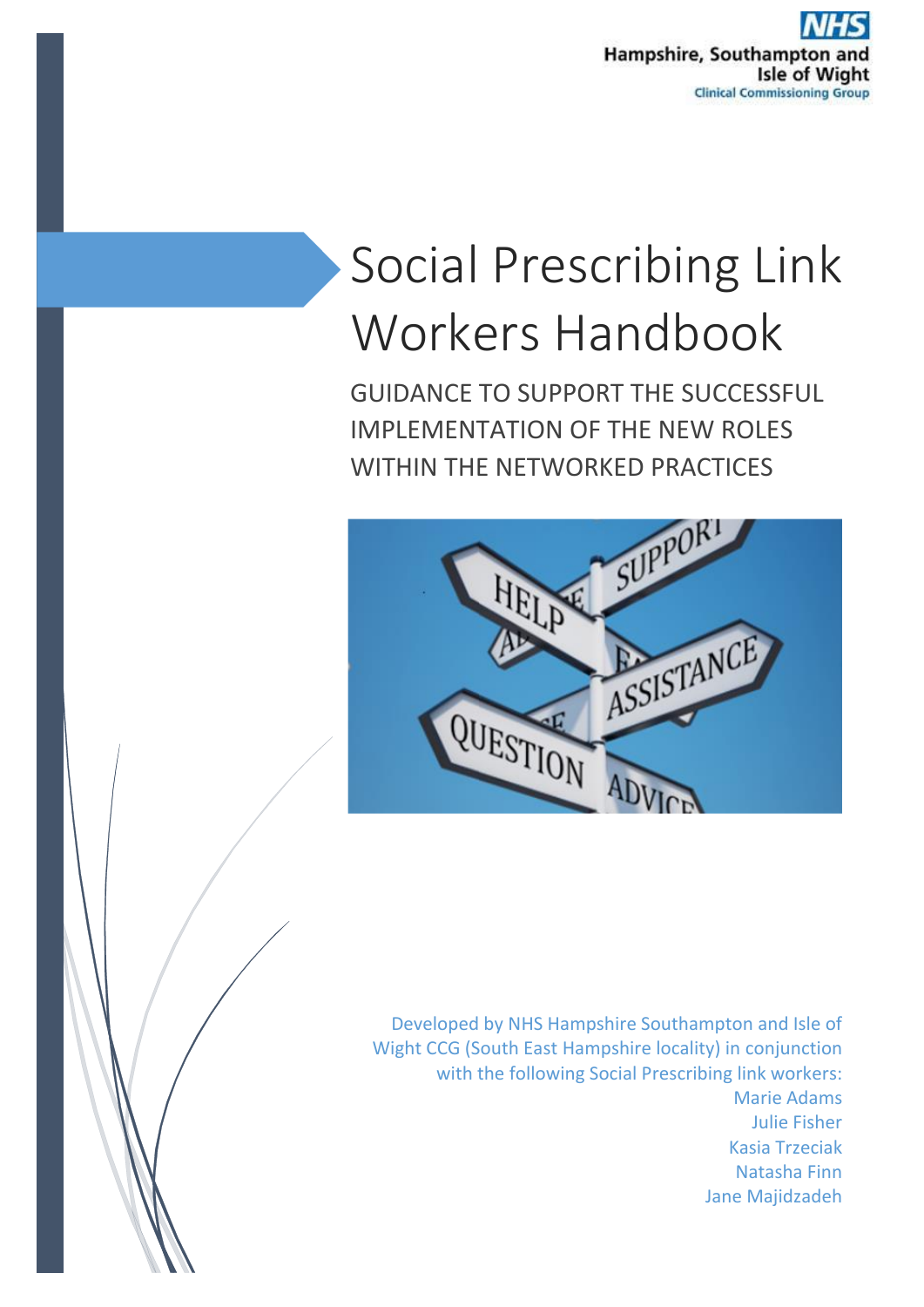# **Table of Contents:**

# **1. [Key principles for delivering Social Prescribing within the Primary](#page-2-0)  [Care Networks](#page-2-0)**

- Personalised Care principles and definition
- PCN structure around the Social Prescribing Link Worker

## **2. [Social Prescribing Link Worker](#page-4-0)**

- [Role definition profile](#page-4-1)
- [Scope of practice](#page-6-0)
- [Triangle of care](#page-6-1)

## **3. [Primary Care Networks \(PCNs\)](#page-7-0)**

- Management recommendations
- Role of the Social Prescribing management lead
- Inclusion opportunities

## **4. [Data Sharing](#page-7-1)**

## **5. [Next steps](#page-8-0)**

- Top tips
- Examples from practice

## **6. [Appendix](#page-9-0)**

- Training competencies
- Competency assessment current and proposed new framework
- Social Prescribing Link Workers (SPLWs) referral form templates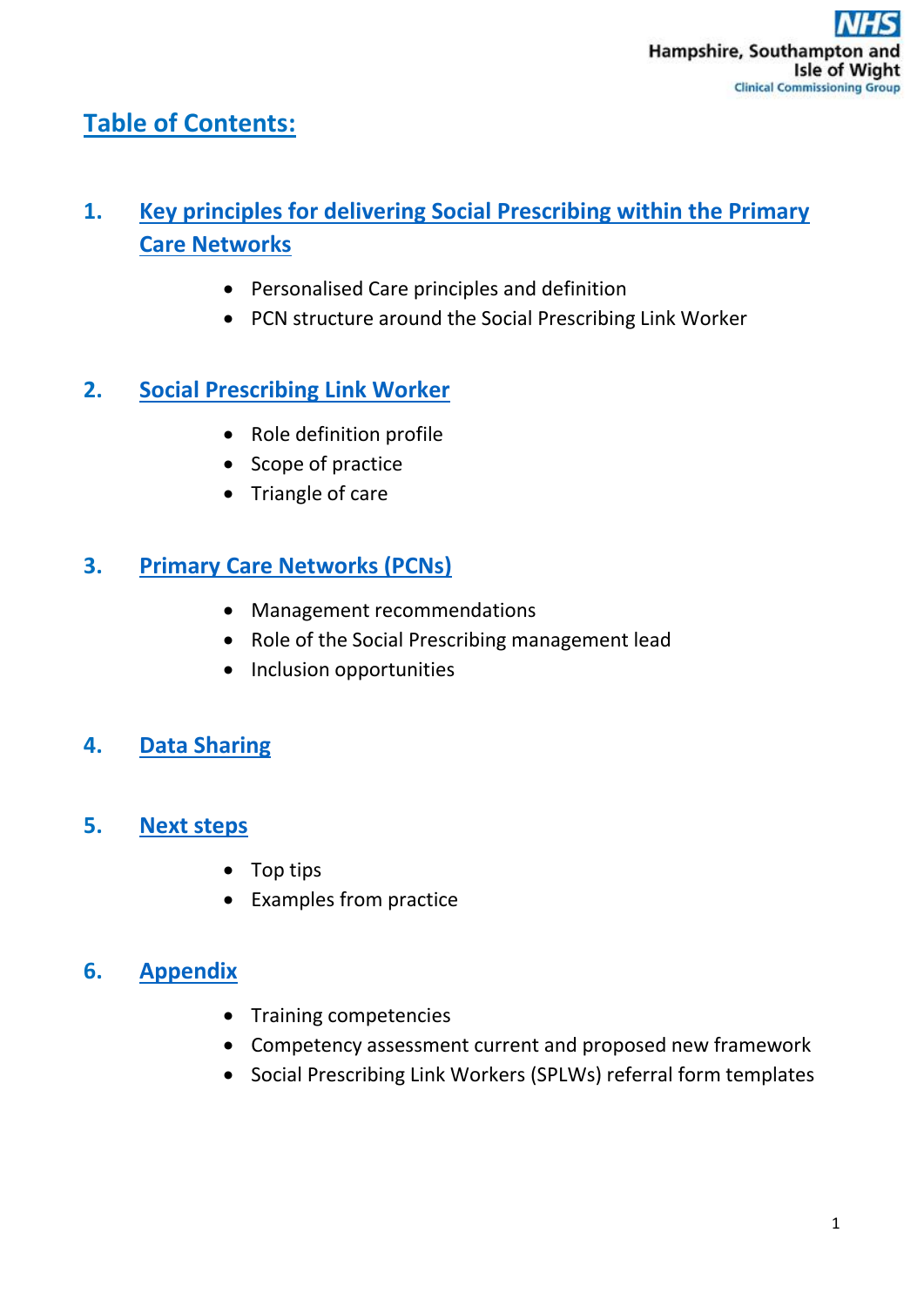# <span id="page-2-0"></span>1. Key principles for delivering Social Prescribing within the Primary Care Networks

The NHS Long Term Plan ambition is that 2.5 million people will benefit from personalised care by 2023/24. SPLWs within primary care networks (PCNs) will work with people to develop tailored personalised care and support plans, and connect them to local groups and support services. More than 1,000 trained social prescribing link workers will be in place by the end of 2020/21 rising further by 2023/24, with the aim that over 900,000 people are able to be referred to social prescribing schemes by the end of 2023/24.

The Network Contract Direct Enhanced Service Specification 2021/22 sets out the requirements for PCNs to ensure that SPLWs undertake the following learning and development:

- Completion of the NHS England & NHS Improvement online learning programme, hosted by the Health Education England E-Learning for Health Platform
- Enrolment or completion of appropriate training as set out by the Personalised Care Institute
- Released for attendance at peer support sessions, co-ordinated by NHS England & NHS Improvement at Integrated Care System level.

As a valued member of the primary care network, we need to fully realise the value that the Social Prescribing workforce can bring to each of our practices.

By having an inclusive approach to sharing the caseload, we can work collaboratively to enhance the care we provide to our local population. This principle of working together has proven to have benefits for both staff and patients. Enhancing the oppourtunities for patients to be supported in their communities using a range of skilled individuals, each bringing their own skills and assets.

As a non-medical role, the skills of the Social Prescriber will complement and enhance the team of clinical practitioners to provide a holistic and personalised approach to the care delivery.

The comprehensive model of [personalised care](https://www.england.nhs.uk/personalisedcare/upc/comprehensive-model/) establishes:

"Whole-population approaches to supporting people of all ages and their carers to manage their physical and mental health and wellbeing, build community resilience, and making informed decisions and choices when their health changes. Building knowledge, skills and confidence and to help people live well with their health condition."

The personalised care model will helps us as a system to deliver this shift by bringing together six, evidence-based components or programmes, each of which is defined by a standard set of practices.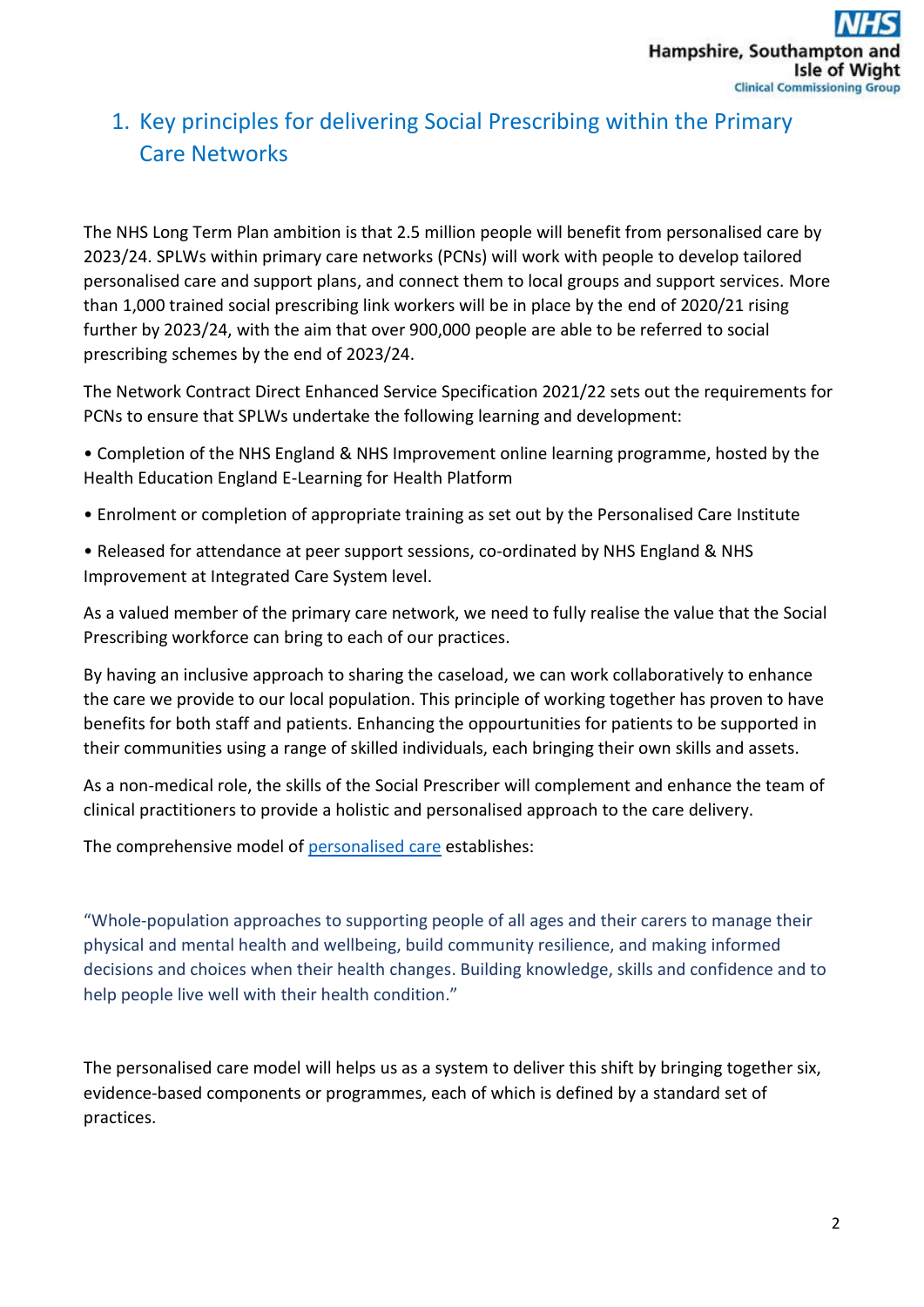#### **The six evidence-based components are:**

- 1. Shared [decision-making](https://www.personalisedcareinstitute.org.uk/mod/page/view.php?id=47#sdm)
- 2. Personalised care and [support planning](https://www.personalisedcareinstitute.org.uk/mod/page/view.php?id=47#pcsp)
- 3. [Enabling choice,](https://www.personalisedcareinstitute.org.uk/mod/page/view.php?id=47#ec) including legal rights to choice
- 4. [Social prescribing](https://www.personalisedcareinstitute.org.uk/mod/page/view.php?id=47#sp) and community-based support
- 5. [Supported self-management](https://www.england.nhs.uk/wp-content/uploads/2020/03/supported-self-management-summary-guide.pdf)
- 6. Personal health budgets and integrated [personal budgets](https://www.england.nhs.uk/personal-health-budgets/)



Evidence has shown that to realise the full benefits of personalised care, these components and programmes should be delivered together and in full, alongside key enablers including strong leadership, co-production and workforce engagement across the health and care system, and in partnership with the voluntary and community sector.

NHS England and the Personalised Care Institute have developed a clear measurable model to assist in the delivery of personalised care at source; with Social Prescribing being a key enabler within our PCNs to help deliver these national standards in our daily practice.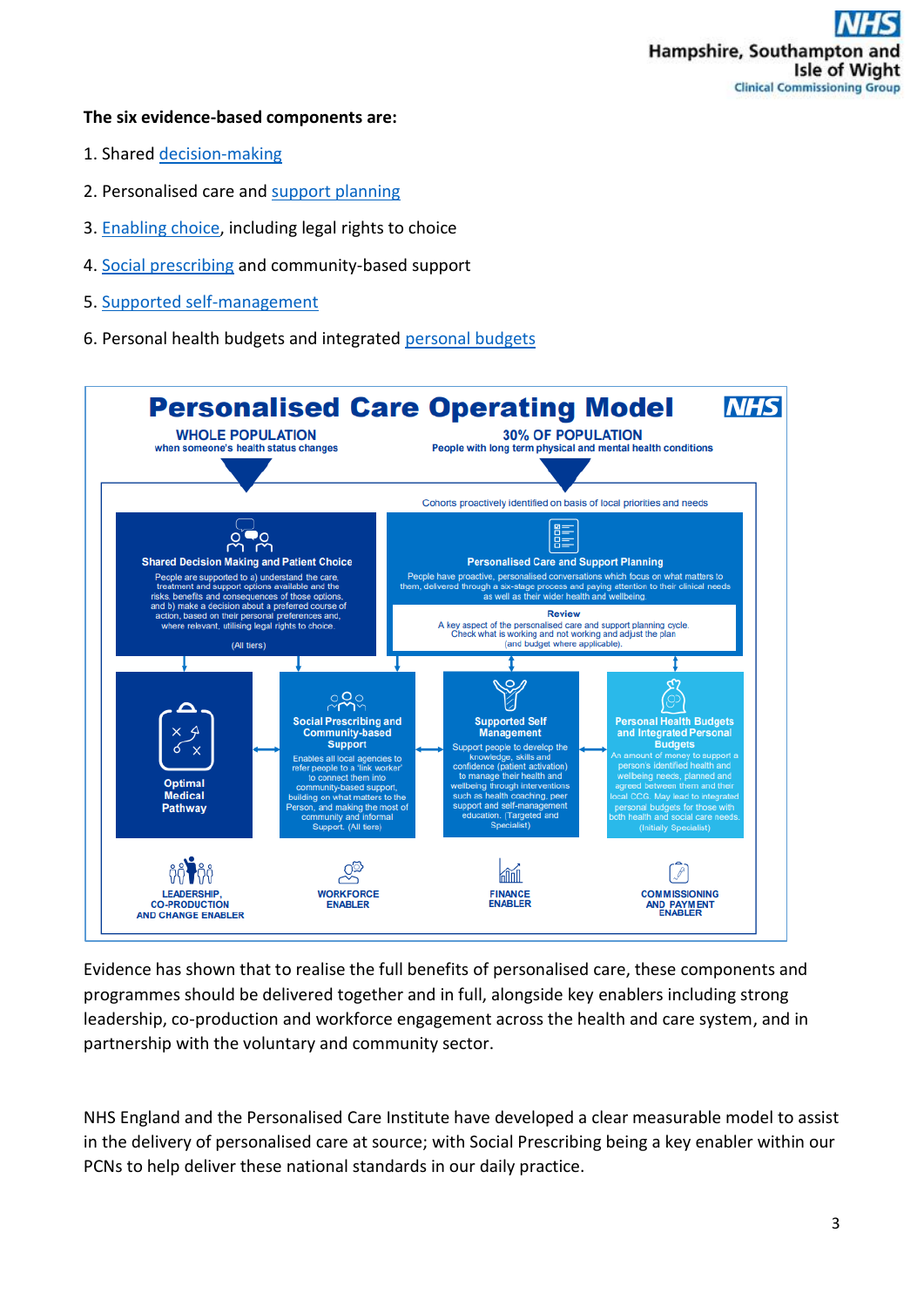## <span id="page-4-0"></span>2. Social Prescribing Link Worker



#### **Primary Care Network (PCN) structure around the Social Prescribing Link Worker**

The Social Prescribing principles, describe the expected professional conduct and actions of all Social Prescribers. By developing some local guidance, we aim to help promote role clarity for the benefit of the Social Prescriber and their managers.

## <span id="page-4-1"></span>2.1 Role Definition:

- Relationships and Communications
	- $\checkmark$  Develop relationships within the PCN clinical teams
	- $\checkmark$  Work with local community groups, VCSE organisations and other local partners to identify and utilise community assets. Staff can sign up to the Social Prescribing Collaboration Platform - [Future NHS Collaboration Platform](https://future.nhs.uk/socialprescribing/grouphome)
	- $\checkmark$  To actively participate in peer-to-peer support and interconnectivity with the Social Prescribing Networks. Building links into National Academy for Social Prescribing - [Thriving Communities | National Academy for Social Prescribing](https://socialprescribingacademy.org.uk/thriving-communities/)  [\(socialprescribingacademy.org.uk\)](https://socialprescribingacademy.org.uk/thriving-communities/)
	- $\checkmark$  To be aligned to the values of the PCN
- Confidentiality
	- $\checkmark$  Work with individuals to co-produce a personalised care and support plan that identifies outcomes that matter to the person. All documentation to be recorded in the GP clinical systems in line with local policy.
	- $\checkmark$  To adhere to the Caldicott principles around clinical record keeping.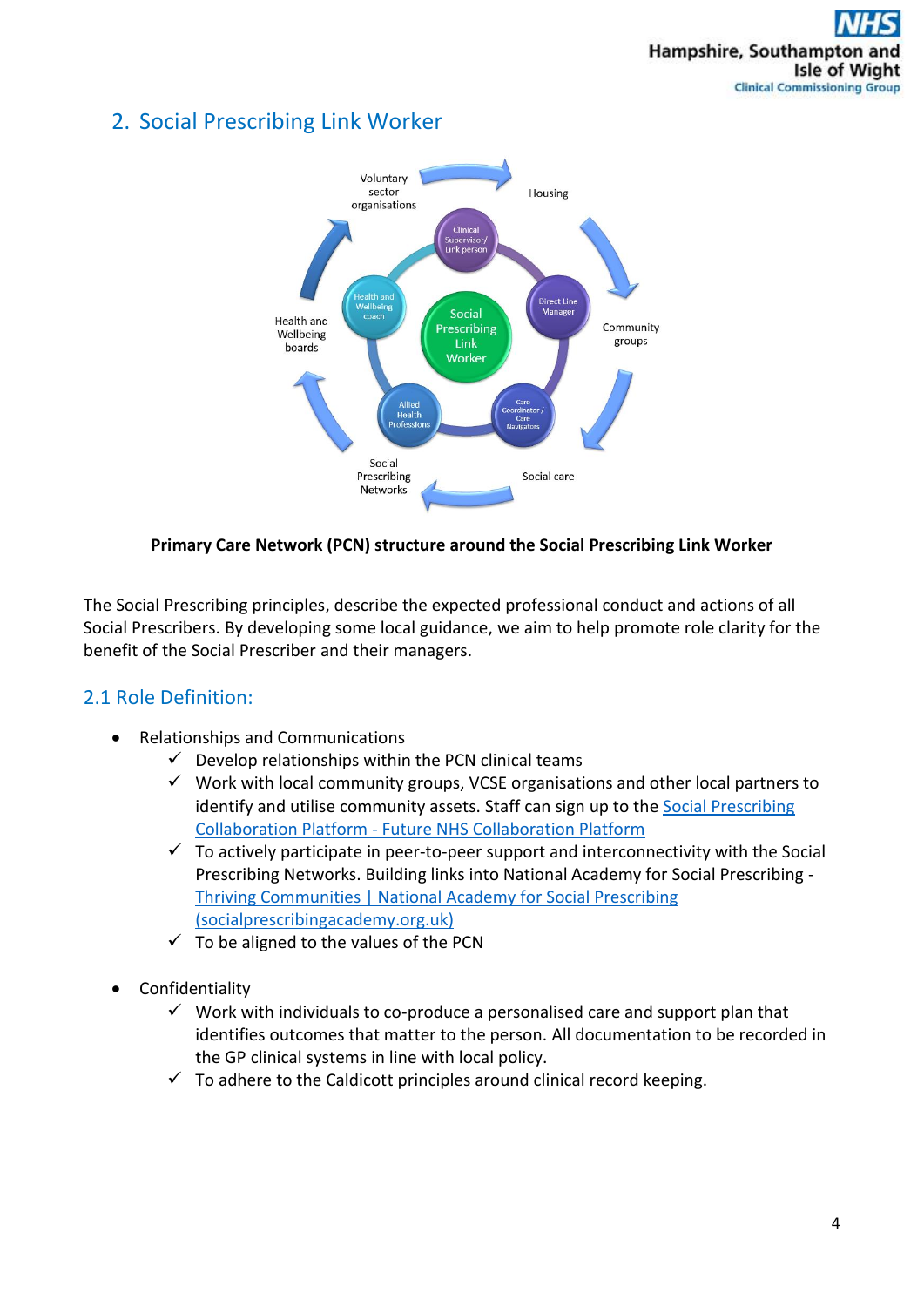- Training and Education
	- $\checkmark$  Access to statutory and mandatory training provided by the PCN to enable completion of a Social Prescriber competency framework.
	- $\checkmark$  Access to enhanced training via the Social Prescribing Network
	- $\checkmark$  Access to free online training via the Personalised Care Institute [www.personalisedcareinstitute.org.uk](https://www.personalisedcareinstitute.org.uk/mod/page/view.php?id=23)
	- $\checkmark$  There is also an e-learning resource for Link Workers [Social Prescribing -](https://www.e-lfh.org.uk/programmes/social-prescribing/) e-Learning [for Healthcare \(e-lfh.org.uk\)](https://www.e-lfh.org.uk/programmes/social-prescribing/)
	- $\checkmark$  Opportunities to attend accredited training add in the link from Home National [Association of Link Workers \(nalw.org.uk\)](https://www.nalw.org.uk/)
	- $\checkmark$  To be allocated time for professional development and community integration work
	- $\checkmark$  Access and training on local IT systems
	- $\checkmark$  Understand the social/ wider determinants of health, health inequalities and population health
	- $\checkmark$  Engage in local health and wellbeing forum networks, to engage with and participate actively with local services
		- <https://citahants.org/partners/home-and-well/>
		- <https://www.cfirst.org.uk/wellbeing/health-forums/>
- Record Keeping
	- $\checkmark$  To maintain clinical records in line with PCN policies
	- $\checkmark$  Enable access to clinical records to upload information for the GPs
	- $\checkmark$  Complete national data set (in development link to be added once published)
- Co-ordination and integration
	- $\checkmark$  To develop practice based relationships with the clinical staff and contribute to relevant MDT meetings.
	- $\checkmark$  To liaise with the patient to keep the patient informed
	- $\checkmark$  Working in coordination with voluntary sector organisations
	- $\checkmark$  To use standard IT systems to integrate notes for full transparency
- Enabling access to local services
	- $\checkmark$  Perform a link role between the PCN, the local GP practice, the patient and external agencies
	- $\checkmark$  To maintain an updated directory of local services e.g. Community directory search [\(connecttosupporthampshire.org.uk\)](https://www.connecttosupporthampshire.org.uk/directories&Type=Local) / Home - [Get Active](https://getactive.io/)
	- $\checkmark$  To work with other Social Prescribers to develop the directory
	- $\checkmark$  Develop the Social Prescribing referral criteria, identifying purpose for intervention.

#### **Social Prescribing Link Worker role profile:**

<https://www.e-lfh.org.uk/wp-content/uploads/2020/10/Social-Prescribing-Link-Worker.pdf>

#### **Social prescribing Link Worker skills and competency framework:**

Social Prescribing Link Worker Competency framework April 2021 DRAFT.pdf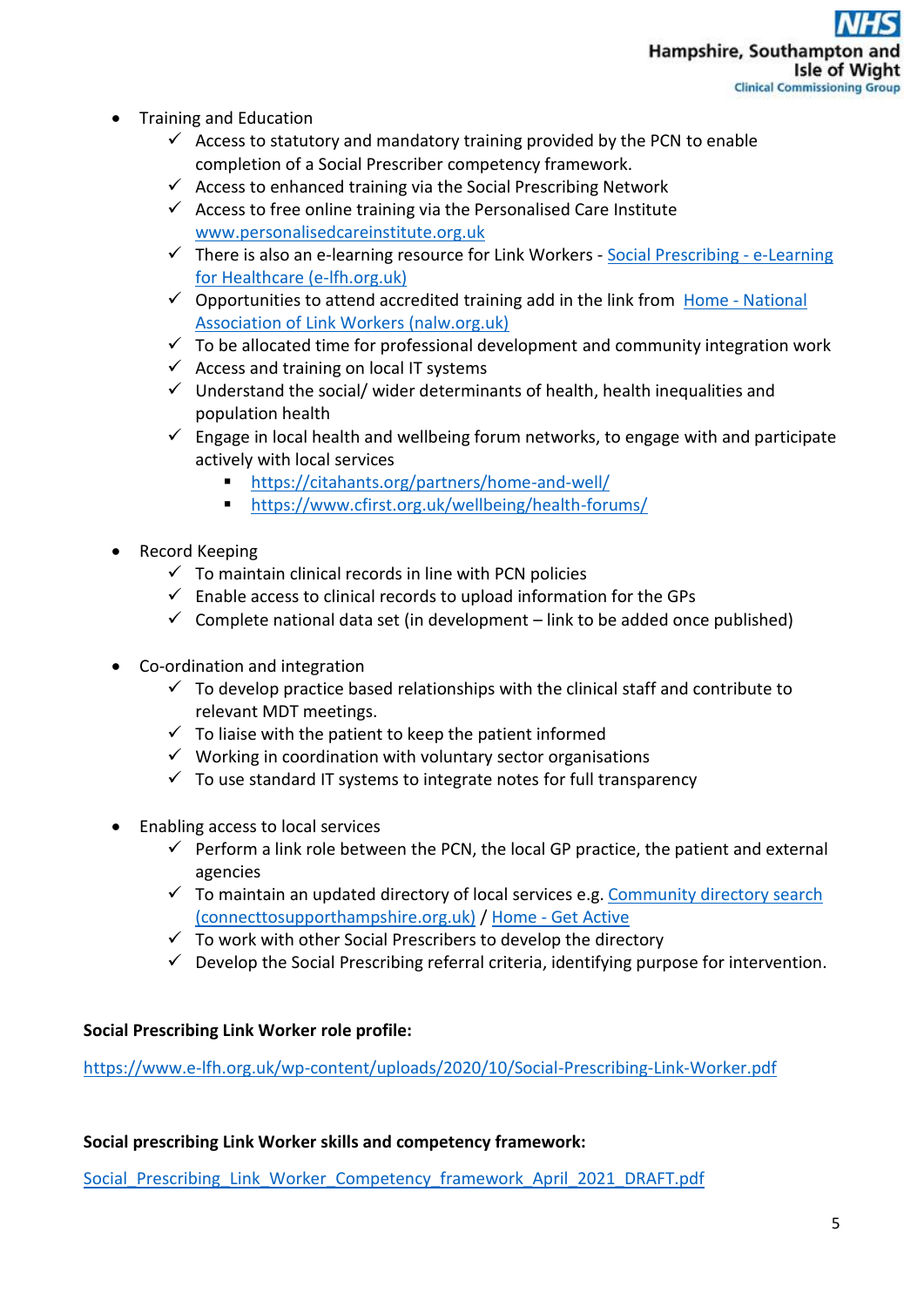## <span id="page-6-0"></span>2.2 Scope of practice:

Band 5 Social Prescribing Link worker:

- o Autonomy to develop and implement personalised patient care plans
- o To advocate for the patient in the PCN and community space
- o To link with appropriate voluntary/ community sector organisations
- o Expectation that referrals will be appropriate to the skills of the Social Prescriber
- o Implement Quality standards policies and procedures
- o Developing the role, championing Social Prescribing
- o Wider understanding of local population needs to support broad scope of patients
- o Staff management roles /line managers (some PCNs have SP leads)
- o Marketing support/communicating the service opportunities
- o Helping to set up community based groups creating and liaising with VCSE
- o Identifying gaps in the community for patients, escalating opportunities via the local Social Prescribing Network meetings (commissioners attend) including conversations with voluntary sector partners
- o Networking on a regular basis with local community providers
- <span id="page-6-1"></span>o To accept referrals that have a clear link worker based intervention goal.

**Not in scope:** Patients with complex mental health needs / palliative care needs

# 2.3 Triangle of Care:

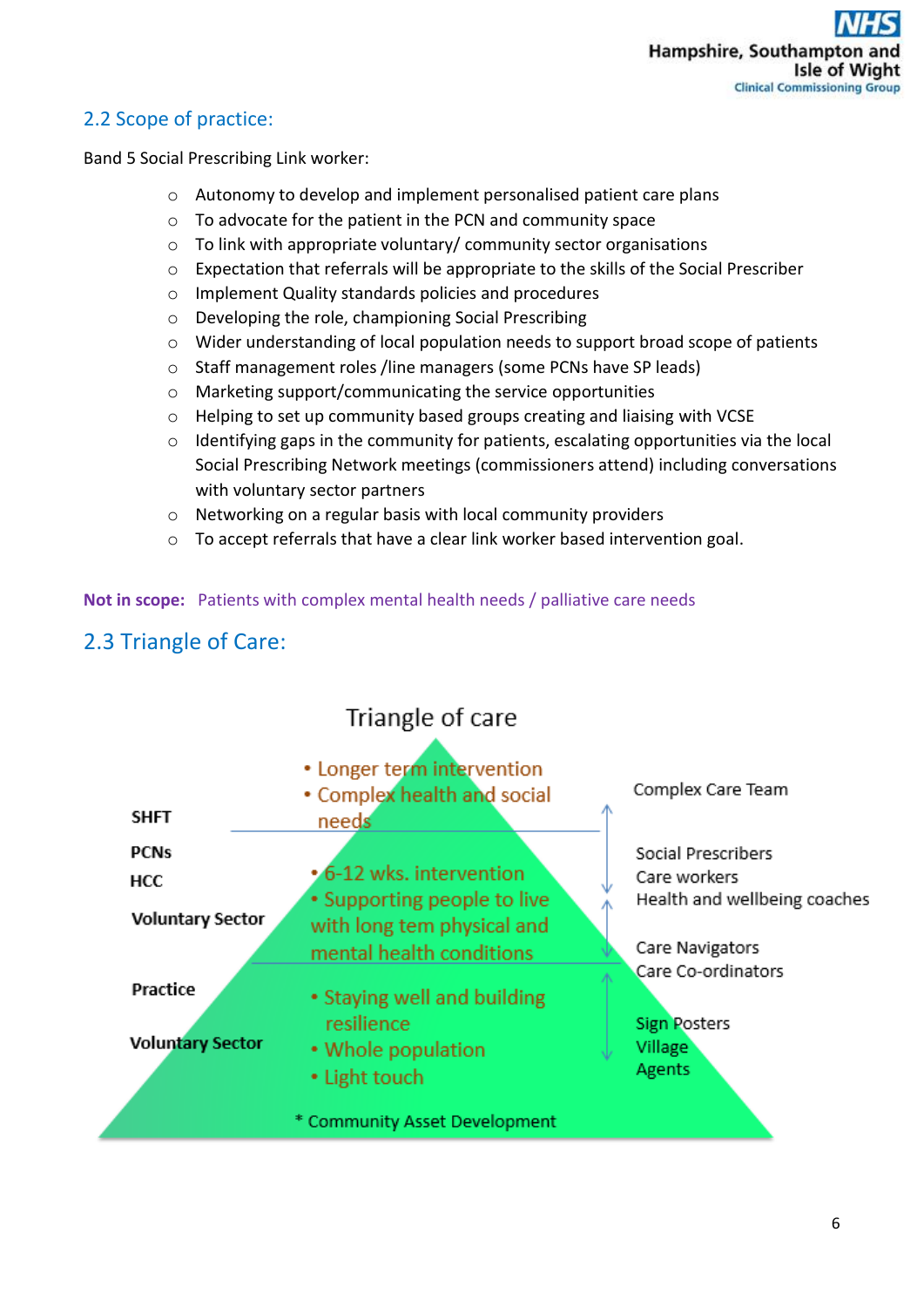# <span id="page-7-0"></span>3. Primary Care Networks (PCNs)

#### **Recommendations for management best practice**

We have been running a Social Prescribing Network for the last year, and have been open to the learning that has come through around the good practice experienced by the Social Prescribing workforce. We would like to share the examples of good practice and would recommend these as guiding principles.

- $\checkmark$  To work with Social Prescribers to feel integrated not only into the PCN but also the core network practices: this would include inclusion in practice based meetings
- $\checkmark$  Enhance opportunities for Social Prescribing staff to be involved in MDT meetings and patient related conversations; enabling the clinical and non-clinical staff to have a holistic overview of patient care
- $\checkmark$  To implement clear channels of communication between the PCN and ARRS staff to help improve awareness across the board
- $\checkmark$  To ensure all PCN staff have equity of access to regular appraisals and clinical supervision within the local policy and in-line with core network practice staff
- $\checkmark$  Enable Social Prescribers within the PCN to access [relevant training](https://www.personalisedcareinstitute.org.uk/) and protected time to develop community-based relationships to enhance the role. [Social Prescribing -](https://www.e-lfh.org.uk/programmes/social-prescribing/) e-Learning [for Healthcare \(e-lfh.org.uk\)](https://www.e-lfh.org.uk/programmes/social-prescribing/)
- $\checkmark$  Ensure your Social Prescribers are enabled to be part of a wider network, both locally and regionally in line with NHS England guidance for example [Hants and IOW Social prescribing](https://www.gva.org.uk/groups/social-prescribing/)  [Network](https://www.gva.org.uk/groups/social-prescribing/)
- $\checkmark$  Training for managers to understand the role: [NHS England social-prescribing-link-worker](https://www.england.nhs.uk/wp-content/uploads/2019/09/social-prescribing-link-worker-welcome-pack-web-2.pdf)[welcome-pack](https://www.england.nhs.uk/wp-content/uploads/2019/09/social-prescribing-link-worker-welcome-pack-web-2.pdf)
- $\checkmark$  Build relationships to help champion the new ARRS roles within the PCN
- $\checkmark$  Ensure Social Prescribers have access to the relevant IT systems, patient records and tools available within the PCN to fulfil the role
- $\checkmark$  Identify base locations and appropriate workspaces for ARRS staff.

## <span id="page-7-1"></span>4. Data Sharing

All PCN and practice staff should have equitable access to the clinical notes to gather information to assist in the delivery of personalised care, and update the care record in accordance with local protocols.

Best practice indicates that there is one set of notes to ensure consistency of record keeping and patient care.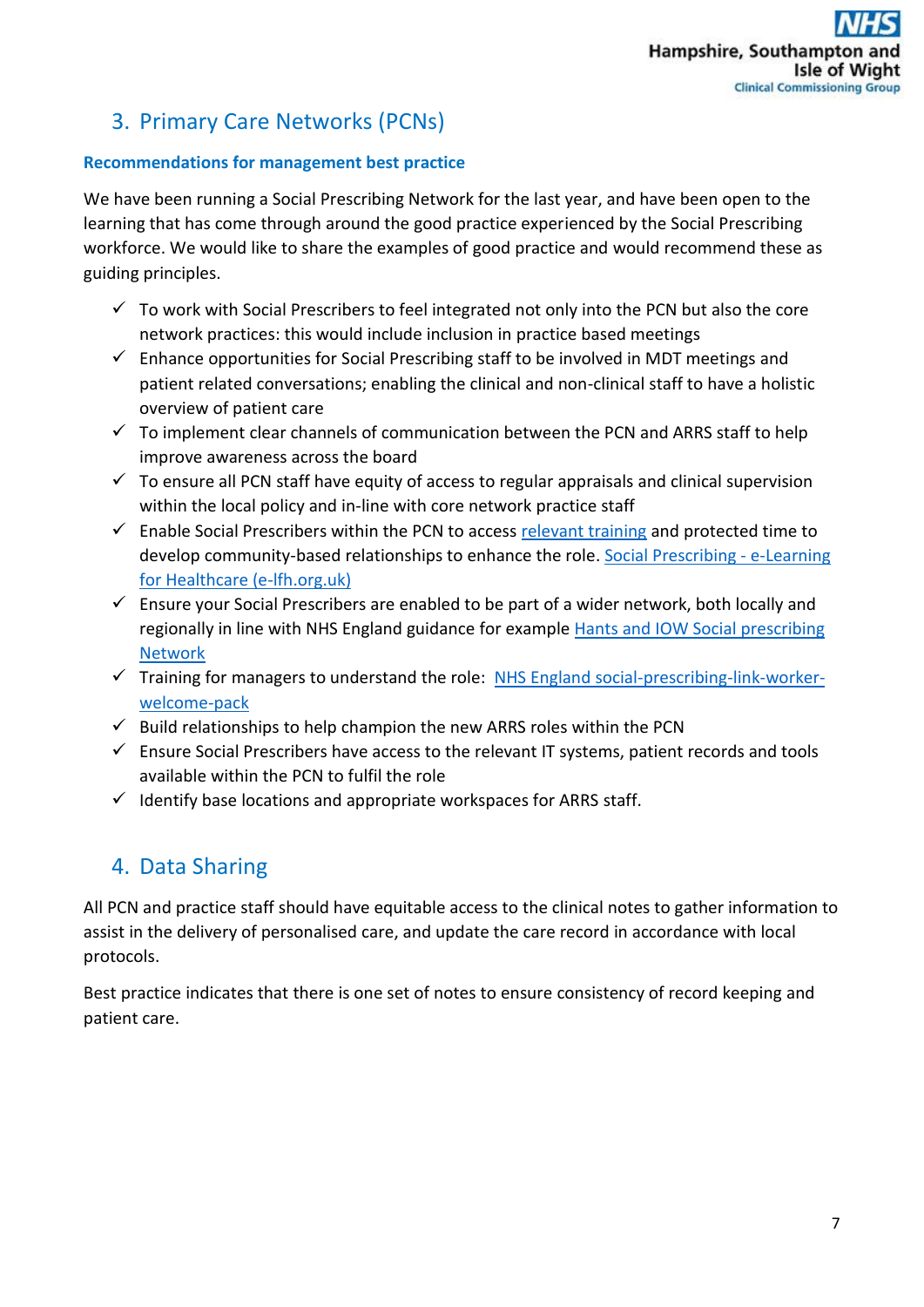## <span id="page-8-0"></span>5. Next steps:

How can PCNs maximise the Social Prescribing resource to ensure that we truly value and support the Social Prescribing role within our core-networked services?

### **TOP TIPS**

- $\triangleright$  How can your Social Prescribers improve integration between the PCN activities and the core-networked practices?
- $\triangleright$  Do you include your Social Prescriber in core networked practice communications? What form does this take? What more do you need to do to enhance this? (Are your Social Prescribers involved in PCN/practice newsletter development?)
- $\triangleright$  What are the local opportunities to include the Social Prescribers in MDT or other patient centred conversations?
	- Have you clearly defined a role within the MDT for the Social Prescriber?
- $\triangleright$  Have you or your Social Prescribers accessed information and/or training around personalised care? (links in the above document, or ask your social prescribers to talk to you or your teams about it)
- $\triangleright$  Within the PCN, do you have any clinical champions to support and share learning around the Social Prescribing role?
- $\triangleright$  How does your Social Prescriber link in with health and wellbeing coaches and care co-ordinators? Are the different roles defined?
- $\triangleright$  Are you fully utilising your Social Prescribing asset within your PCN?
- $\triangleright$  What can you do to work with them to develop this role further?
- $\triangleright$  Do you have a referral form (set criteria) in your PCN?
	- o Does it identify clearly, what the required goal/intervention is?
	- o Are all core network practices using this appropriately and who is monitoring the quality of referrals?
	- o Are you ready to be able to provide evidence of outcomes of the Social Prescribing resource?
- $\triangleright$  Do you have regular appraisal structures in place to support staff development:
	- Are there opportunities to formalise this?
	- o Do you use a standard framework across your core-networked services?
- $\triangleright$  Do you know how the end service user feels about the Social Pprescribing service? (evaluation template below)
- $\triangleright$  Are you enabling your Social Prescribers to attend training and network events, to expand key knowledge and share experience with other practitioners?

Examples documents from practice:









Social prescribing Social prescribers Social prescibing - socialprescribinglin service evaluation te Introduction letter t reasons for referral <sub>l</sub> kworkerA5.pdf